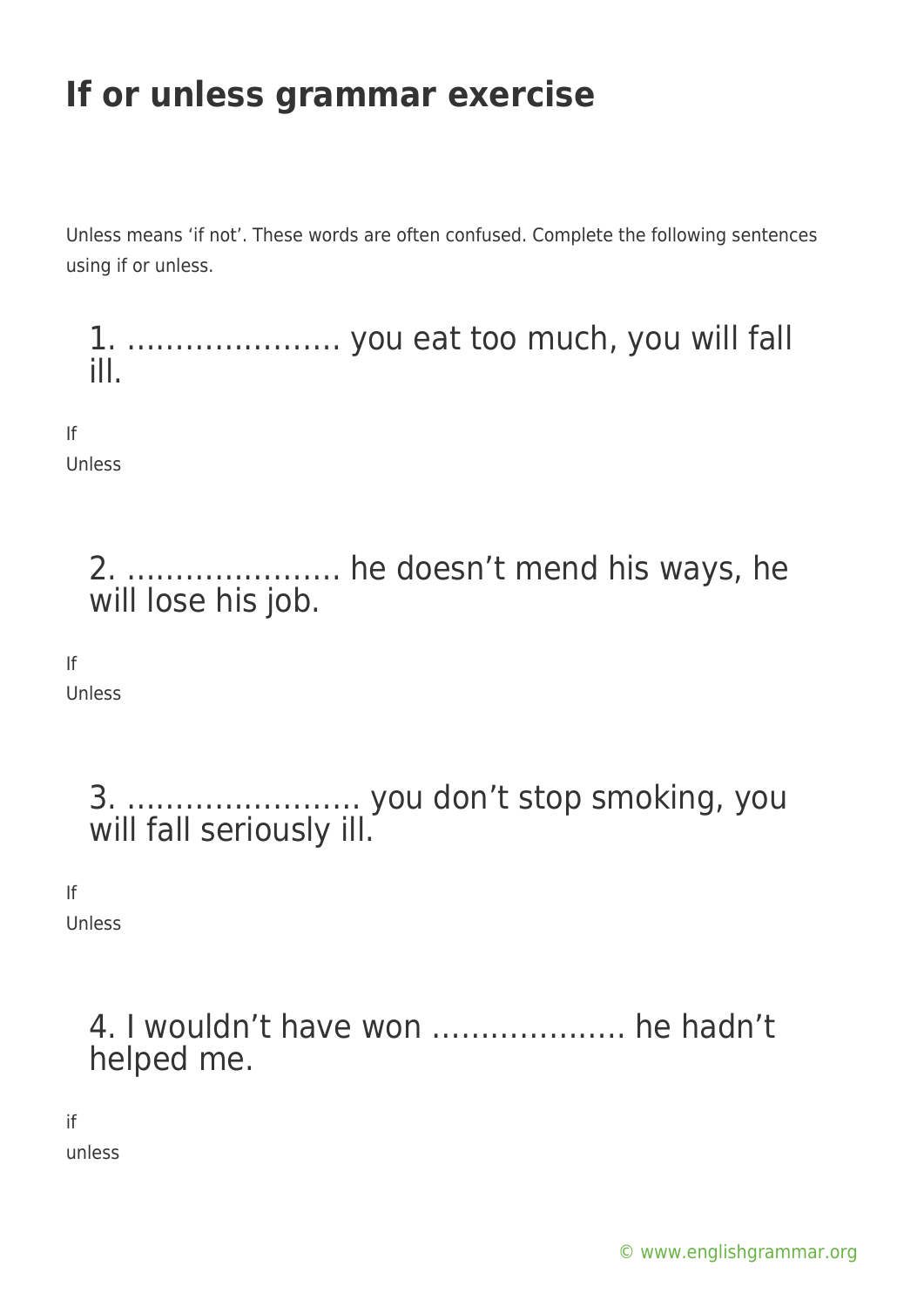5. ………………… he mends his ways, he will land in serious trouble.

If Unless

> 6. I will take the job ………………… the pay is too low.

if unless

> 7. I will be back tomorrow ………………… there is a train strike.

unless if

> 8. I will quit my job ……………….. they don't offer me a raise.

if unless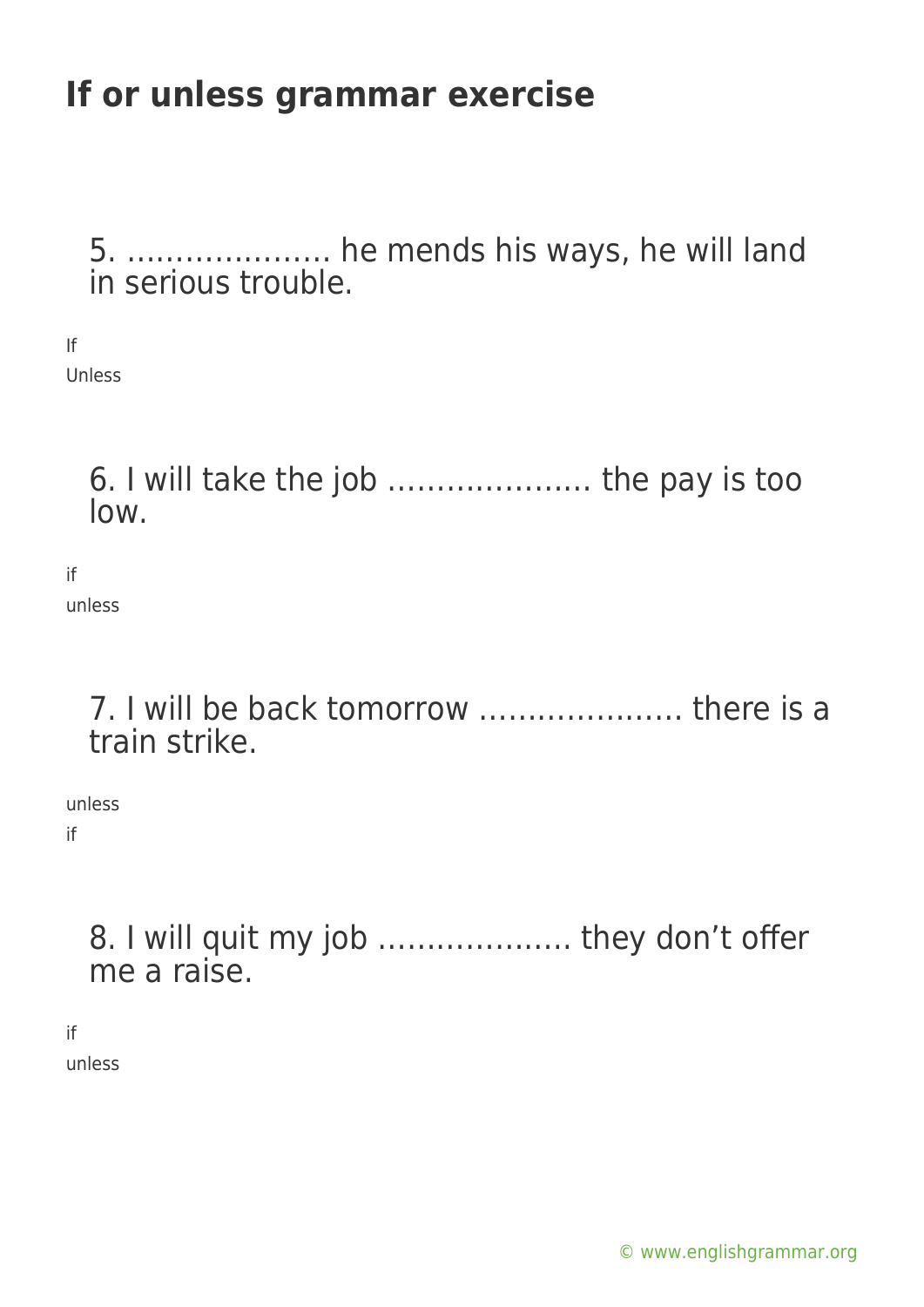9. I will be surprised …………………. she doesn't recognize me.

if unless

> 10. You will look prettier ……………….. you don't wear so much make-up.

if unless

#### Answers

- 1. If you eat too much, you will fall ill.
- 2. If he doesn't mend his ways, he will lose his job.
- 3. If you don't stop smoking, you will fall seriously ill.
- 4. I wouldn't have won if he hadn't helped me.
- 5. Unless he mends his ways, he will land in serious trouble.
- 6. I will take the job unless the pay is too low.
- 7. I will be back tomorrow unless there is a train strike.